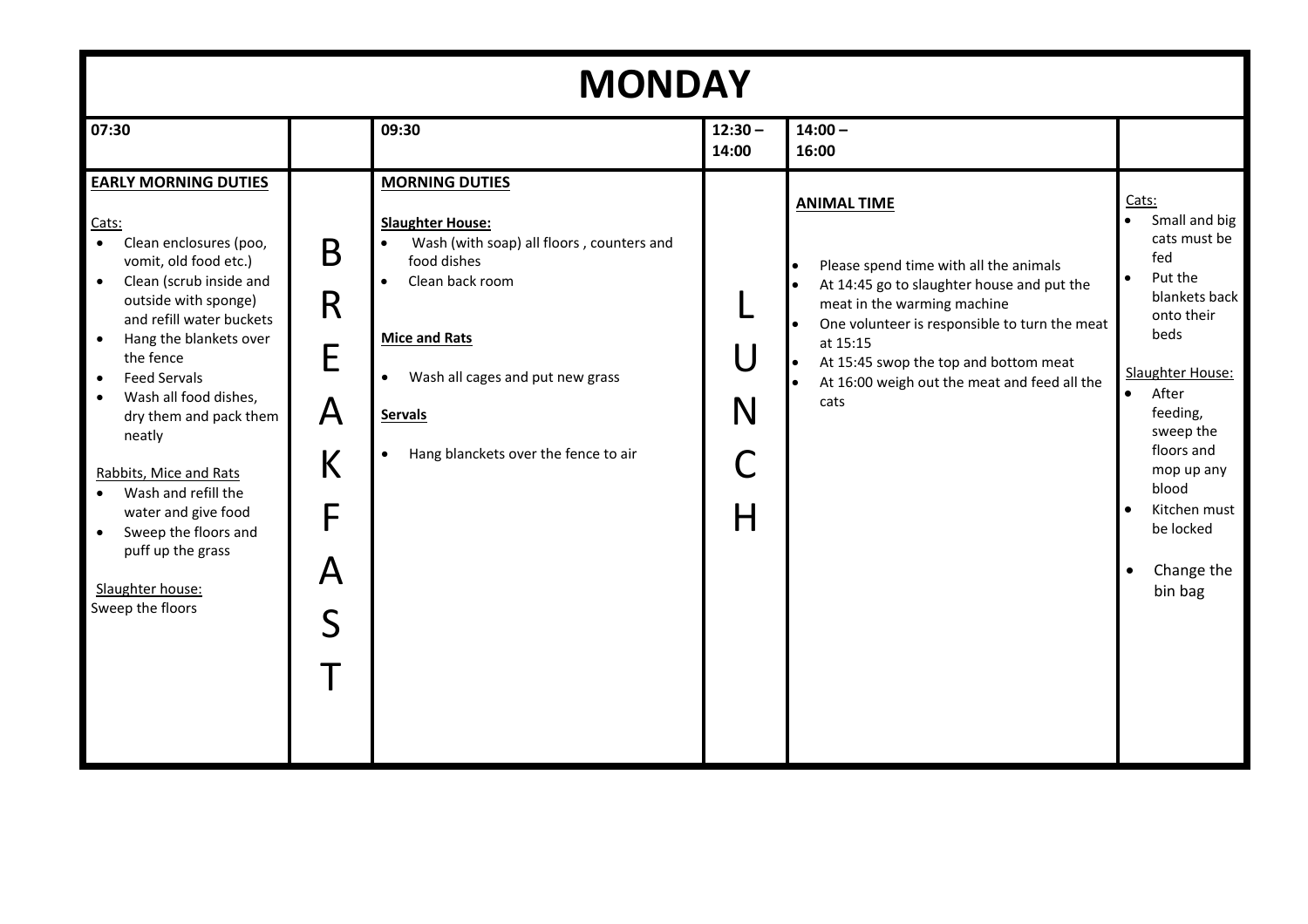| <b>TUESDAY</b>                                                                                                                                                                                                                                                                                                                                                                                                                                                                                                                                 |                                      |                                                                                                                                                                                                                                                                                                                                 |                    |                                                                                                                                                                                                                                                                                                         |                                                                                                                                                                                                                                                                                         |
|------------------------------------------------------------------------------------------------------------------------------------------------------------------------------------------------------------------------------------------------------------------------------------------------------------------------------------------------------------------------------------------------------------------------------------------------------------------------------------------------------------------------------------------------|--------------------------------------|---------------------------------------------------------------------------------------------------------------------------------------------------------------------------------------------------------------------------------------------------------------------------------------------------------------------------------|--------------------|---------------------------------------------------------------------------------------------------------------------------------------------------------------------------------------------------------------------------------------------------------------------------------------------------------|-----------------------------------------------------------------------------------------------------------------------------------------------------------------------------------------------------------------------------------------------------------------------------------------|
| 07:30                                                                                                                                                                                                                                                                                                                                                                                                                                                                                                                                          |                                      | 09:30                                                                                                                                                                                                                                                                                                                           | $12:30 -$<br>14:00 | $14:00 -$<br>16:00                                                                                                                                                                                                                                                                                      |                                                                                                                                                                                                                                                                                         |
| <b>EARLY MORNING DUTIES</b><br>Cheetah run<br>Cats:<br>$\bullet$<br>Clean enclosures (poo,<br>vomit, old food etc.)<br>Clean (scrub inside and<br>$\bullet$<br>outside with sponge)<br>and refill water buckets<br>Hang the blankets over<br>$\bullet$<br>the fence<br><b>Feed Servals</b><br>Wash all food dishes,<br>dry them and pack them<br>neatly<br>Rabbits, Mice and Rats<br>Wash and refill the<br>$\bullet$<br>water and give food<br>Sweep the floors and<br>$\bullet$<br>puff up the grass<br>Slaughter house:<br>Sweep the floors | B<br>R<br>E<br>A<br>К<br>F<br>Α<br>S | <b>MORNING DUTIES</b><br>Maintenance of Centre<br>Hardus will give all jobs that needs to be<br>$\bullet$<br>done<br>Water troths must be washed (zebra and<br>behind baby cheetah)<br>Rabbits:<br>Clean and wash all the cages and enclosures<br>$\bullet$<br>with soap<br>After everything is dry, put new grass<br>$\bullet$ | U<br>N<br>H        | <b>ANIMAL TIME</b><br>Please spend time with all the animals<br>At 14:45 go to slaughter house and put the<br>meat in the warming machine<br>One volunteer is responsible to turn the meat<br>at 15:15<br>At 15:45 swop the top and bottom meat<br>At 16:00 weigh out the meat and feed all the<br>cats | Cats:<br>Small and big<br>$\bullet$<br>cats must be<br>fed<br>Put the<br>$\bullet$<br>blankets back<br>onto their<br>beds<br>Slaughter House:<br>$\bullet$<br>After<br>feeding,<br>sweep the<br>floors and<br>mop up any<br>blood<br>Kitchen must<br>be locked<br>Change the<br>bin bag |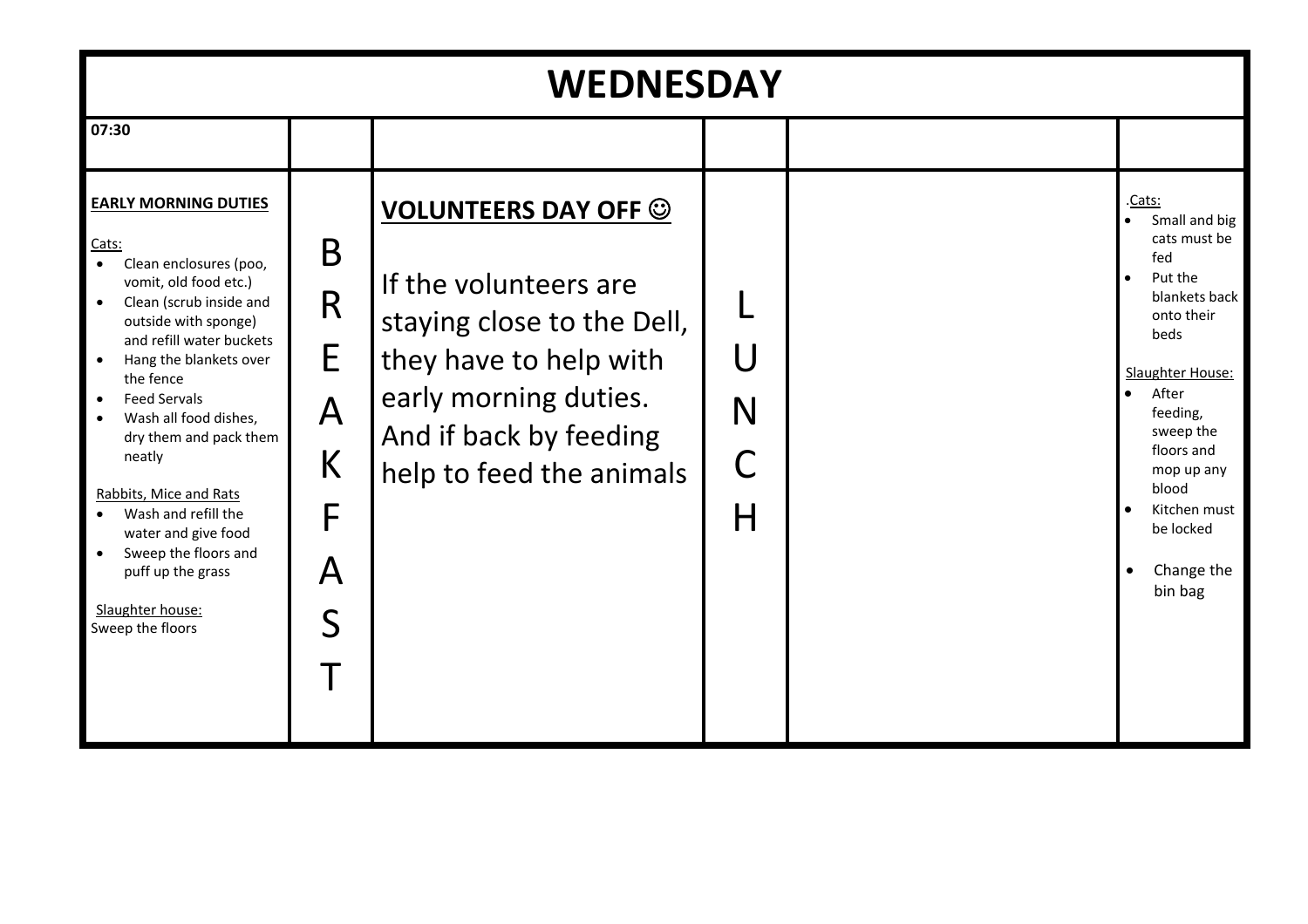| <b>THURSDAY</b>                                                                                                                                                                                                                                                                                                                                                                                                                                                                                                                                                          |                                      |                                                                                                                                                                                                                                                                                                                                             |                    |                                                                                                                                                                                                                                                                                                                      |                                                                                                                                                                                                                                                                                                               |
|--------------------------------------------------------------------------------------------------------------------------------------------------------------------------------------------------------------------------------------------------------------------------------------------------------------------------------------------------------------------------------------------------------------------------------------------------------------------------------------------------------------------------------------------------------------------------|--------------------------------------|---------------------------------------------------------------------------------------------------------------------------------------------------------------------------------------------------------------------------------------------------------------------------------------------------------------------------------------------|--------------------|----------------------------------------------------------------------------------------------------------------------------------------------------------------------------------------------------------------------------------------------------------------------------------------------------------------------|---------------------------------------------------------------------------------------------------------------------------------------------------------------------------------------------------------------------------------------------------------------------------------------------------------------|
| 07:30                                                                                                                                                                                                                                                                                                                                                                                                                                                                                                                                                                    |                                      | 09:30                                                                                                                                                                                                                                                                                                                                       | $12:30 -$<br>14:00 | $14:00 -$<br>16:00                                                                                                                                                                                                                                                                                                   |                                                                                                                                                                                                                                                                                                               |
| <b>EARLY MORNING DUTIES</b><br>Cheetah run<br>Cats:<br>$\bullet$<br>Clean enclosures (poo,<br>vomit, old food etc.)<br>Clean (scrub inside and<br>$\bullet$<br>outside with sponge)<br>and refill water buckets<br>Hang the blankets over<br>$\bullet$<br>the fence<br><b>Feed Servals</b><br>$\bullet$<br>Wash all food dishes,<br>$\bullet$<br>dry them and pack them<br>neatly<br>Rabbits, Mice and Rats<br>Wash and refill the<br>$\bullet$<br>water and give food<br>Sweep the floors and<br>$\bullet$<br>puff up the grass<br>Slaughter house:<br>Sweep the floors | B<br>R<br>E<br>A<br>K<br>F<br>A<br>S | <b>MORNING DUTIES</b><br>Maintenance of Centre<br>Hardus will give all jobs that needs to be<br>$\bullet$<br>done<br>Water troths must be washed (zebra and<br>$\bullet$<br>behind baby cheetah)<br>All Cheetahs houses must be washed inside<br>$\bullet$<br>and outside<br>All water buckets must be washed with<br>$\bullet$<br>Domestos | U<br>N<br>Н        | <b>ANIMAL TIME</b><br>Please spend time with all the animals<br>At 14:45 go to slaughter house and put the<br>meat in the warming machine<br>One volunteer is responsible to turn the meat<br>at 15:15<br>At 15:45 swop the top and bottom meat<br>$\bullet$<br>At 16:00 weigh out the meat and feed all the<br>cats | Cats:<br>Small and<br>big cats<br>must be fed<br>Put the<br>$\bullet$<br>blankets<br>back onto<br>their beds<br>Slaughter<br>House:<br>After<br>$\bullet$<br>feeding,<br>sweep the<br>floors and<br>mop up any<br>blood<br>Kitchen<br>$\bullet$<br>must be<br>locked<br>Change<br>$\bullet$<br>the bin<br>bag |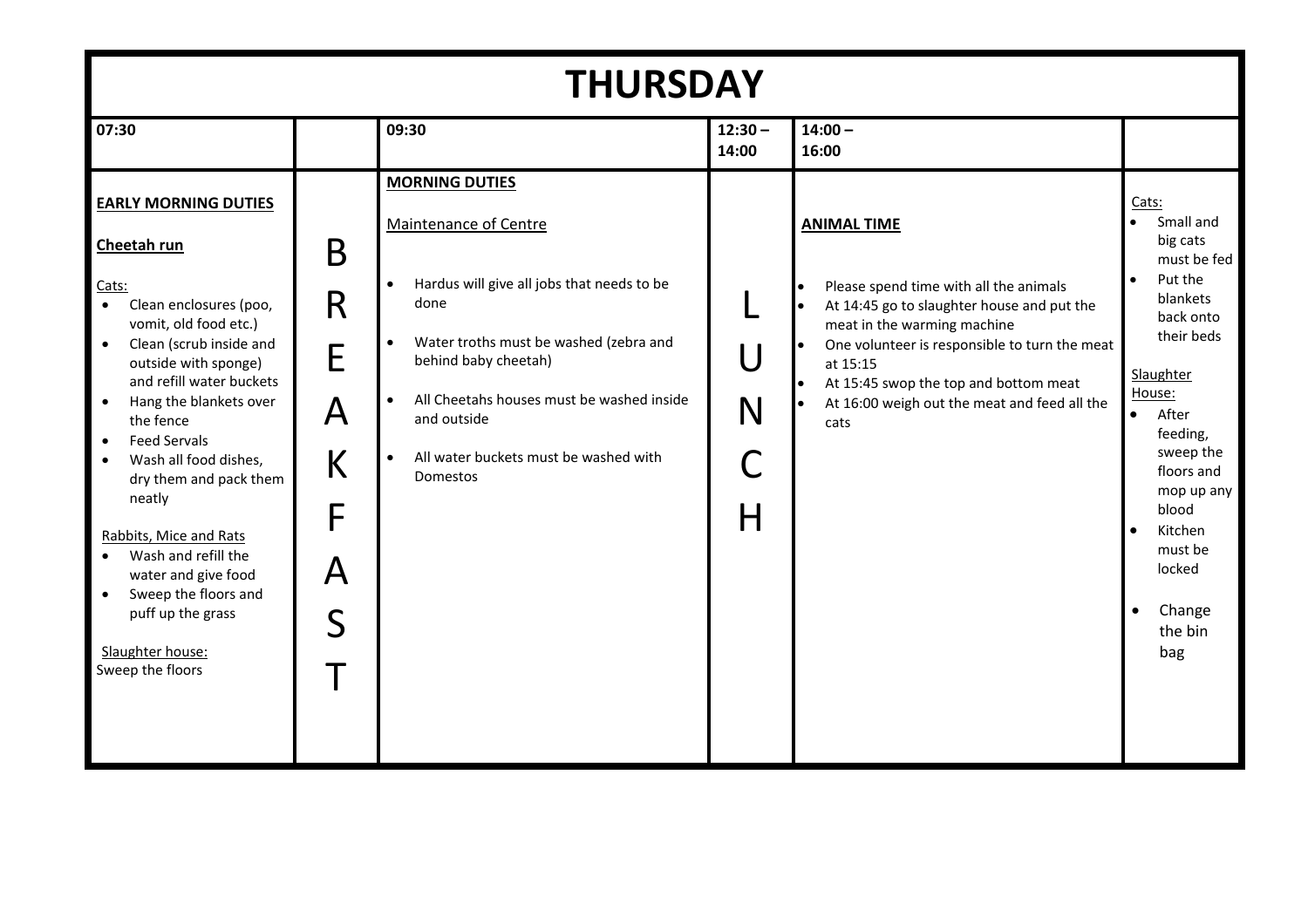| <b>FRIDAY</b>                                                                                                                                                                                                                                                                                                                                                                                                                                                                                                                                             |                                                                 |                                                                                                                                                                                                                                                                                                                                                                                                                                                               |                    |                                                                                                                                                                                                                                                                                                         |                                                                                                                                                                                                                                                                                         |
|-----------------------------------------------------------------------------------------------------------------------------------------------------------------------------------------------------------------------------------------------------------------------------------------------------------------------------------------------------------------------------------------------------------------------------------------------------------------------------------------------------------------------------------------------------------|-----------------------------------------------------------------|---------------------------------------------------------------------------------------------------------------------------------------------------------------------------------------------------------------------------------------------------------------------------------------------------------------------------------------------------------------------------------------------------------------------------------------------------------------|--------------------|---------------------------------------------------------------------------------------------------------------------------------------------------------------------------------------------------------------------------------------------------------------------------------------------------------|-----------------------------------------------------------------------------------------------------------------------------------------------------------------------------------------------------------------------------------------------------------------------------------------|
| 07:30                                                                                                                                                                                                                                                                                                                                                                                                                                                                                                                                                     |                                                                 | 09:30                                                                                                                                                                                                                                                                                                                                                                                                                                                         | $12:30 -$<br>14:00 | $14:00 -$<br>16:00                                                                                                                                                                                                                                                                                      |                                                                                                                                                                                                                                                                                         |
| <b>EARLY MORNING DUTIES</b><br>Cats:<br>$\bullet$<br>Clean enclosures (poo,<br>vomit, old food etc.)<br>$\bullet$<br>Clean (scrub inside and<br>outside with sponge)<br>and refill water buckets<br>Hang the blankets over<br>$\bullet$<br>the fence<br><b>Feed Servals</b><br>$\bullet$<br>Wash all food dishes,<br>$\bullet$<br>dry them and pack them<br>neatly<br>Rabbits, Mice and Rats<br>Wash and refill the<br>$\bullet$<br>water and give food<br>Sweep the floors and<br>$\bullet$<br>puff up the grass<br>Slaughter house:<br>Sweep the floors | B<br>R<br>E<br>A<br>К<br>F<br>$\bm{\mathsf{A}}$<br>$\mathsf{S}$ | <b>MORNING DUTIES</b><br><b>Slaughter House:</b><br>Wash (with soap) all floors, counters and<br>$\bullet$<br>food dishes<br><b>Education Centre:</b><br>Chairs and green tables must be cleaned<br>$\bullet$<br>Sement tables must be washed<br>$\bullet$<br>Clean Toilets (mop the floors)<br>$\bullet$<br>Floor swept<br>$\bullet$<br>Leaves raked<br>$\bullet$<br><b>Tweety and Squirrel</b><br>Wash the cages and put new sand and<br>$\bullet$<br>grass | U<br>N<br>Н        | <b>ANIMAL TIME</b><br>Please spend time with all the animals<br>At 14:45 go to slaughter house and put the<br>meat in the warming machine<br>One volunteer is responsible to turn the meat<br>at 15:15<br>At 15:45 swop the top and bottom meat<br>At 16:00 weigh out the meat and feed all the<br>cats | Cats:<br>Small and big<br>$\bullet$<br>cats must be<br>fed<br>Put the<br>blankets back<br>onto their<br>beds<br>Slaughter House:<br>After<br>$\bullet$<br>feeding,<br>sweep the<br>floors and<br>mop up any<br>blood<br>Kitchen must<br>be locked<br>Change the<br>$\bullet$<br>bin bag |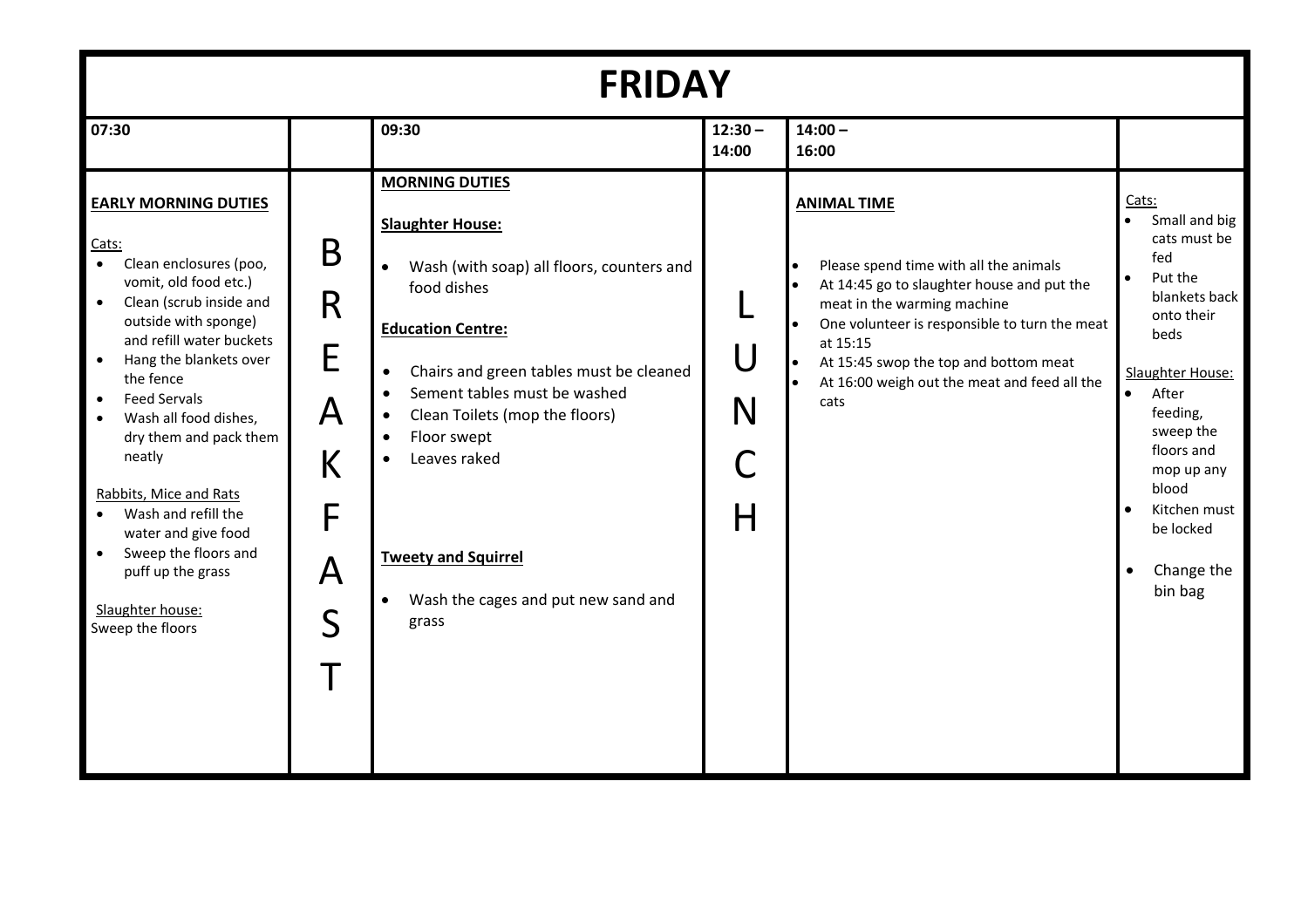| <b>SATURDAY</b>                                                                                                                                                                                                                                                                                                                                                                                                                                                                                                                              |                                                                         |                                                                                                                                                                                                                                                                                                                                                                                                                                               |                    |                                                                                                                                                                                                                                                                                                         |                                                                                                                                                                                                                                                                                                      |
|----------------------------------------------------------------------------------------------------------------------------------------------------------------------------------------------------------------------------------------------------------------------------------------------------------------------------------------------------------------------------------------------------------------------------------------------------------------------------------------------------------------------------------------------|-------------------------------------------------------------------------|-----------------------------------------------------------------------------------------------------------------------------------------------------------------------------------------------------------------------------------------------------------------------------------------------------------------------------------------------------------------------------------------------------------------------------------------------|--------------------|---------------------------------------------------------------------------------------------------------------------------------------------------------------------------------------------------------------------------------------------------------------------------------------------------------|------------------------------------------------------------------------------------------------------------------------------------------------------------------------------------------------------------------------------------------------------------------------------------------------------|
| 07:30                                                                                                                                                                                                                                                                                                                                                                                                                                                                                                                                        |                                                                         | 09:30                                                                                                                                                                                                                                                                                                                                                                                                                                         | $12:30 -$<br>14:00 | $14:00 -$<br>16:00                                                                                                                                                                                                                                                                                      |                                                                                                                                                                                                                                                                                                      |
| <b>EARLY MORNING DUTIES</b><br>Cats:<br>$\bullet$<br>Clean enclosures (poo,<br>vomit, old food etc.)<br>Clean (scrub inside and<br>$\bullet$<br>outside with sponge)<br>and refill water buckets<br>Hang the blankets over<br>$\bullet$<br>the fence<br><b>Feed Servals</b><br>$\bullet$<br>Wash all food dishes,<br>dry them and pack them<br>neatly<br>Rabbits, Mice and Rats<br>Wash and refill the<br>$\bullet$<br>water and give food<br>Sweep the floors and<br>$\bullet$<br>puff up the grass<br>Slaughter house:<br>Sweep the floors | B<br>R<br>E<br>A<br>K<br>F<br>$\boldsymbol{\mathsf{A}}$<br>$\mathsf{S}$ | <b>MORNING DUTIES</b><br><b>Maintenance of Centre</b><br>Hardus will give all jobs that needs to be<br>done<br>Water troths must be washed (zebra and<br>behind baby cheetah)<br><b>Servals</b><br>Servals cages must be raked and cleaned<br>$\bullet$<br>Houses must be washed inside and outside<br>$\bullet$<br>and when its dry put fresh grass<br>Wash water buckets with Domestos<br>Hang blanckets over the fence to air<br>$\bullet$ | U<br>N<br>H        | <b>ANIMAL TIME</b><br>Please spend time with all the animals<br>At 14:45 go to slaughter house and put the<br>meat in the warming machine<br>One volunteer is responsible to turn the meat<br>at 15:15<br>At 15:45 swop the top and bottom meat<br>At 16:00 weigh out the meat and feed all the<br>cats | Cats:<br>$\bullet$<br>Small and big<br>cats must be<br>fed<br>$\bullet$<br>Put the<br>blankets back<br>onto their<br>beds<br>Slaughter House:<br>$\bullet$<br>After<br>feeding,<br>sweep the<br>floors and<br>mop up any<br>blood<br>Kitchen must<br>be locked<br>Change the<br>$\bullet$<br>bin bag |